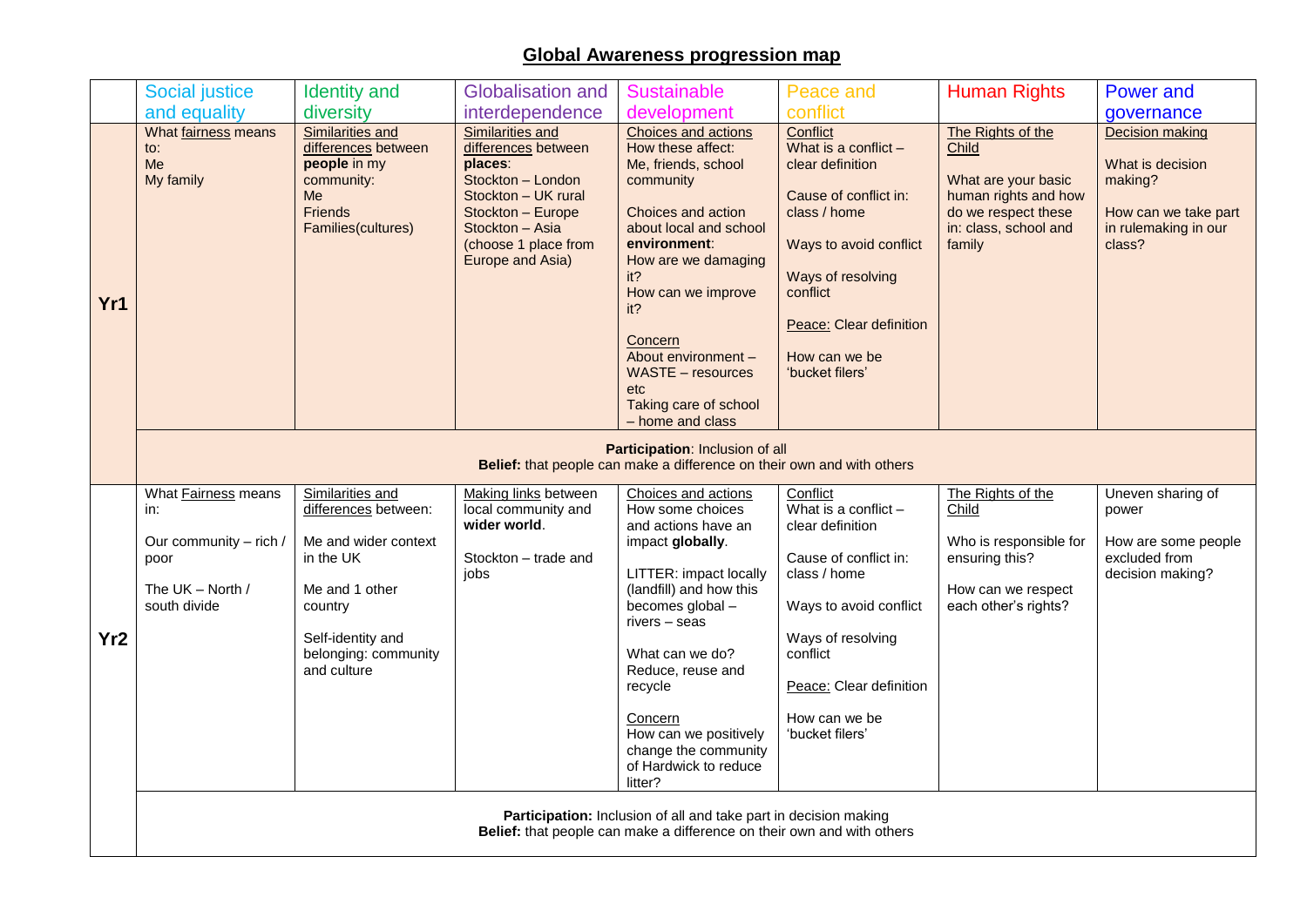|                 | <b>Social justice</b>                                                                                                                                       | <b>Identity</b> and                                                                       | <b>Globalisation and</b>                                                                                                     | <b>Sustainable</b>                                                                                                                                                                                                                                         | Peace and                                                                                                                                             | <b>Human Rights</b>                                                                                           | <b>Power and</b>                                                                                                                            |  |
|-----------------|-------------------------------------------------------------------------------------------------------------------------------------------------------------|-------------------------------------------------------------------------------------------|------------------------------------------------------------------------------------------------------------------------------|------------------------------------------------------------------------------------------------------------------------------------------------------------------------------------------------------------------------------------------------------------|-------------------------------------------------------------------------------------------------------------------------------------------------------|---------------------------------------------------------------------------------------------------------------|---------------------------------------------------------------------------------------------------------------------------------------------|--|
|                 | and equality                                                                                                                                                | diversity                                                                                 | interdependence                                                                                                              | development                                                                                                                                                                                                                                                | conflict                                                                                                                                              |                                                                                                               | governance                                                                                                                                  |  |
| Yr <sub>3</sub> | Fairness:<br>Are there excuses for<br>not following rules?<br>Accepting difference -<br>inclusion and disability                                            | Differences - Value<br>What is the diversity of<br>cultures in: school /<br>Stockton / UK | How local actions can<br>affect the world:<br>Fair trade (Link to<br><b>Geog Ring of Fire)</b><br>Why<br>What can school do? | Peoples dependency<br>on the environment:<br>Plants-food<br>Trees - oxygen<br><b>Wellbeing - Villages</b><br>and indigenous<br>population<br>Concern:<br>About our local<br>environment-<br>commitment to action<br>for improvement<br><b>Local Issues</b> | <b>Causes of Conflict</b><br>Poor communication<br>Misunderstanding<br>Frustration<br>How can we prevent<br>and resolve conflict<br>Win Win solutions | <b>Universal Declaration</b><br>of Human Rights UN<br>Reasons why some<br>people have their<br>rights denied. | Why you need rules in<br>a society.<br>School society<br>Community<br>Country<br>How people can take<br>part in making and<br>changing them |  |
|                 | Participation: Proactive Inclusion - especially people who face barriers to participate fully<br>Belief: That individuals and groups can improve situations |                                                                                           |                                                                                                                              |                                                                                                                                                                                                                                                            |                                                                                                                                                       |                                                                                                               |                                                                                                                                             |  |
| Yr4             | Fairness:<br>Review all learning                                                                                                                            | Contributions                                                                             | How Local actions can<br>affect the wider world                                                                              | Peoples dependency<br>on the environment:                                                                                                                                                                                                                  | <b>Examples of Conflict</b>                                                                                                                           | Defending Human<br>Rights                                                                                     | Why you need rules in<br>a society.                                                                                                         |  |
|                 |                                                                                                                                                             | How different cultures                                                                    |                                                                                                                              |                                                                                                                                                                                                                                                            | Past and present in                                                                                                                                   |                                                                                                               |                                                                                                                                             |  |
|                 | Causes of poverty:                                                                                                                                          | have contributed to our                                                                   | <b>Fair Trade</b>                                                                                                            | Water - clean                                                                                                                                                                                                                                              | own society                                                                                                                                           | Governments                                                                                                   | School society                                                                                                                              |  |
|                 | Lack of access to                                                                                                                                           | lives                                                                                     | Community                                                                                                                    | Care for rivers<br>Care for the oceans -                                                                                                                                                                                                                   | Political                                                                                                                                             | Citizens<br>Society                                                                                           | Community<br>Country                                                                                                                        |  |
|                 | a quality                                                                                                                                                   | Music $-$ dance $-$ food                                                                  | Uk                                                                                                                           | pollution                                                                                                                                                                                                                                                  |                                                                                                                                                       |                                                                                                               |                                                                                                                                             |  |
|                 | education                                                                                                                                                   | - clothing - sport                                                                        | Global                                                                                                                       |                                                                                                                                                                                                                                                            | Science / Religion                                                                                                                                    | (Link to poverty -                                                                                            | How people can take                                                                                                                         |  |
|                 | Little or no access                                                                                                                                         |                                                                                           |                                                                                                                              | What is Climate<br>Change - Cause -                                                                                                                                                                                                                        |                                                                                                                                                       | education / climate<br>change)                                                                                | part in making and<br>changing them                                                                                                         |  |
|                 | to livelihood or<br>jobs                                                                                                                                    |                                                                                           |                                                                                                                              | Human / physical                                                                                                                                                                                                                                           |                                                                                                                                                       |                                                                                                               |                                                                                                                                             |  |
|                 | Look at local and                                                                                                                                           |                                                                                           |                                                                                                                              | Concern                                                                                                                                                                                                                                                    |                                                                                                                                                       |                                                                                                               |                                                                                                                                             |  |
|                 | global examples                                                                                                                                             |                                                                                           |                                                                                                                              | Global concerns about                                                                                                                                                                                                                                      |                                                                                                                                                       |                                                                                                               |                                                                                                                                             |  |
|                 |                                                                                                                                                             |                                                                                           |                                                                                                                              | the environments                                                                                                                                                                                                                                           |                                                                                                                                                       |                                                                                                               |                                                                                                                                             |  |
|                 |                                                                                                                                                             |                                                                                           |                                                                                                                              | What can we do that                                                                                                                                                                                                                                        |                                                                                                                                                       |                                                                                                               |                                                                                                                                             |  |
|                 |                                                                                                                                                             |                                                                                           |                                                                                                                              | impacts wider than                                                                                                                                                                                                                                         |                                                                                                                                                       |                                                                                                               |                                                                                                                                             |  |
|                 |                                                                                                                                                             |                                                                                           |                                                                                                                              | locally?                                                                                                                                                                                                                                                   |                                                                                                                                                       |                                                                                                               |                                                                                                                                             |  |
|                 | Participation: Supporting others and encouraging participation<br>Belief: Willingness to cooperate with others to change things for the better              |                                                                                           |                                                                                                                              |                                                                                                                                                                                                                                                            |                                                                                                                                                       |                                                                                                               |                                                                                                                                             |  |
| Yr <sub>5</sub> | <b>Fairness:</b>                                                                                                                                            | Prejudice                                                                                 | How actions Affect the                                                                                                       | <b>Effects of climate</b>                                                                                                                                                                                                                                  | Conflict                                                                                                                                              | <b>Current and historic</b>                                                                                   | Governance                                                                                                                                  |  |
|                 | Review all learning                                                                                                                                         | What is prejudice?                                                                        | wider world                                                                                                                  | change                                                                                                                                                                                                                                                     | Causes:                                                                                                                                               | human rights issues                                                                                           |                                                                                                                                             |  |
|                 | Causes of poverty:                                                                                                                                          | What does it mean for:                                                                    | Fair Trade - how is this                                                                                                     | Local and global                                                                                                                                                                                                                                           | Differences in values                                                                                                                                 | Influential people in                                                                                         | How laws are passed<br>How our country is                                                                                                   |  |
|                 | Climate change = loss                                                                                                                                       | Me<br>School                                                                              | local and global                                                                                                             | Concern                                                                                                                                                                                                                                                    | Differences in opinions<br>Loss of respect                                                                                                            | this area                                                                                                     | governed                                                                                                                                    |  |
|                 | of lands / villages /                                                                                                                                       | Family                                                                                    |                                                                                                                              | Concern about affects                                                                                                                                                                                                                                      |                                                                                                                                                       |                                                                                                               |                                                                                                                                             |  |
|                 | livelihoods and jobs                                                                                                                                        | Community                                                                                 | <b>Communication: Local</b>                                                                                                  | of lifestyles and                                                                                                                                                                                                                                          | Examples of global                                                                                                                                    | <b>Slavery</b>                                                                                                | How is school                                                                                                                               |  |
|                 |                                                                                                                                                             | Country<br>World                                                                          | MP decisions and how<br>this impacts                                                                                         | consumer choices on<br>people and planet.                                                                                                                                                                                                                  | conflict past and<br>present                                                                                                                          | Segregation<br><b>Votes for Women</b>                                                                         | governed                                                                                                                                    |  |
|                 |                                                                                                                                                             |                                                                                           |                                                                                                                              |                                                                                                                                                                                                                                                            |                                                                                                                                                       | Fair pay<br>Sexism                                                                                            |                                                                                                                                             |  |